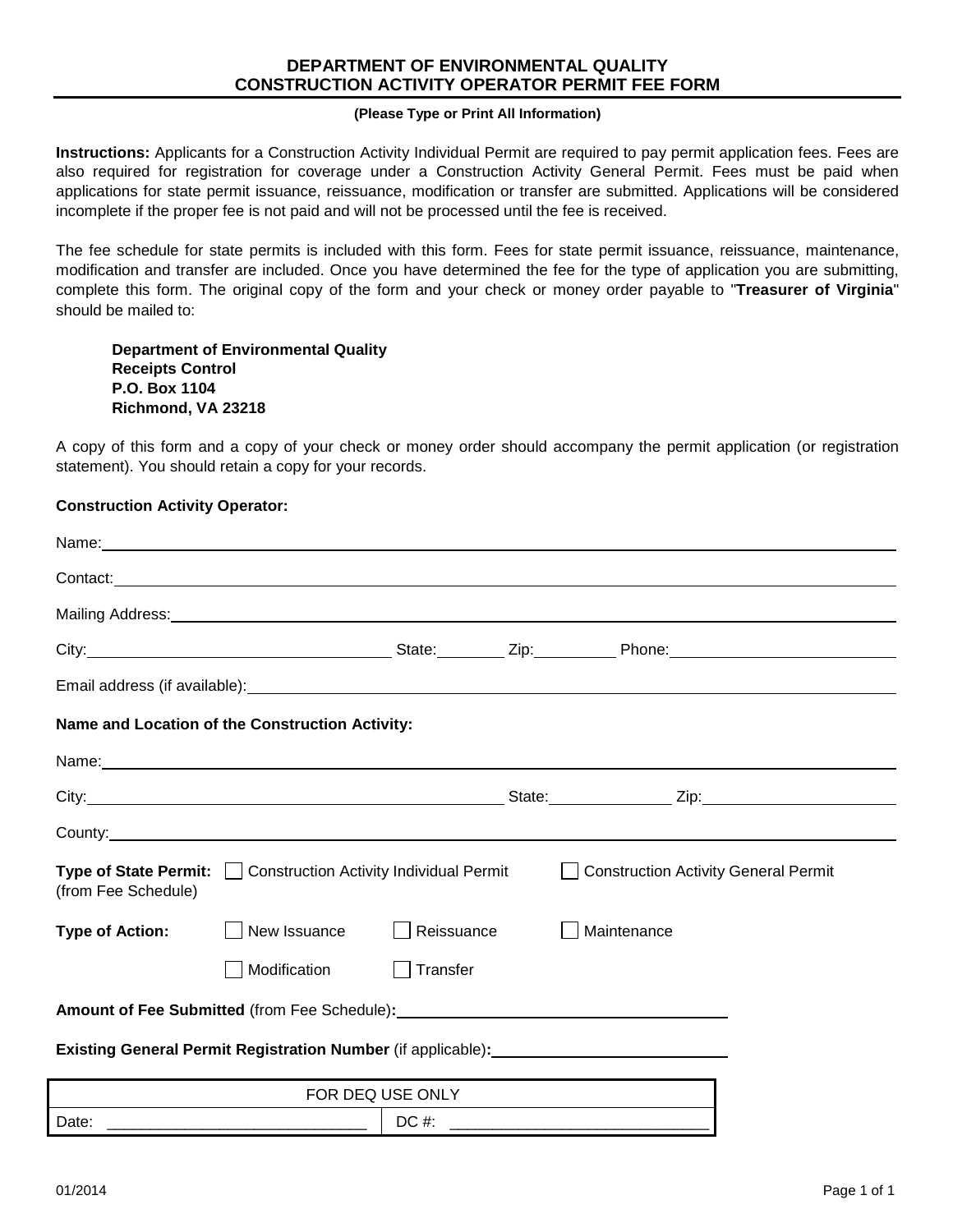## **CONSTRUCTION ACTIVITY PERMIT FEE SCHEDULE**

**A. Individual Permits.** The fee for filing a state permit application for a Construction Activity Individual Permit issued by the Board is as follows: (NOTE: Individual permittees pay an annual permit maintenance fee instead of a reapplication fee. The permittee is billed separately by DEQ for the annual permit maintenance fee.)

| TYPE OF STATE PERMIT                                          | <b>ISSUANCE</b> |
|---------------------------------------------------------------|-----------------|
| Individual Permit for Discharges from Construction Activities | \$15,000        |

**B. Registration Statements.** The fee for filing a state permit application (registration statement) for coverage under a Construction Activity General Permit issued by the Board, including a state or federal agency that does not administer a project in accordance with approved annual standards and specifications, is as follows:

| TYPE OF STATE PERMIT                                                                                                                                                                                                                   | <b>ISSUANCE</b> |
|----------------------------------------------------------------------------------------------------------------------------------------------------------------------------------------------------------------------------------------|-----------------|
| General / Stormwater Management - Small Construction Activity/Land Clearing (Areas within common plans<br>of development or sale with land-disturbance acreage less than one acre)                                                     | \$290           |
| General / Stormwater Management - Small Construction Activity/Land Clearing (Sites or areas within<br>common plans of development or sale with land-disturbance acreage equal to or greater than one acre and<br>less than five acres) | \$2,700         |
| General / Stormwater Management - Large Construction Activity/Land Clearing (Sites or areas within<br>common plans of development or sale with land-disturbance acreage equal to or greater than five acres and<br>less than 10 acres) | \$3,400         |
| General / Stormwater Management - Large Construction Activity/Land Clearing (Sites or areas within<br>common plans of development or sale with land-disturbance acreage equal to or greater than 10 acres and<br>less than 50 acres)   | \$4,500         |
| General / Stormwater Management - Large Construction Activity/Land Clearing (Sites or areas within<br>common plans of development or sale with land-disturbance acreage equal to or greater than 50 acres and<br>less than 100 acres)  | \$6,100         |
| General / Stormwater Management - Large Construction Activity/Land Clearing (Sites or areas within<br>common plans of development or sale with land-disturbance acreage equal to or greater than 100 acres)                            | \$9,600         |

The fee for filing a state permit application (registration statement) for coverage under a Construction Activity General Permit issued by the Board for a state or federal agency that administers a project in accordance with approved annual standards and specifications is as follows:

| <b>TYPE OF STATE PERMIT</b>                                                                                                                                                                                   | <b>ISSUANCE</b> |
|---------------------------------------------------------------------------------------------------------------------------------------------------------------------------------------------------------------|-----------------|
| Construction General / Stormwater Management - Phase I Land Clearing ("Large" Construction Activity -<br>Sites or common plans of development or sale equal to or greater than 5 acres)                       | \$750           |
| Construction General / Stormwater Management - Phase II Land Clearing ("Small" Construction Activity -<br>Sites or common plans of development or sale equal to or greater than 1 acre and less than 5 acres) | \$450           |